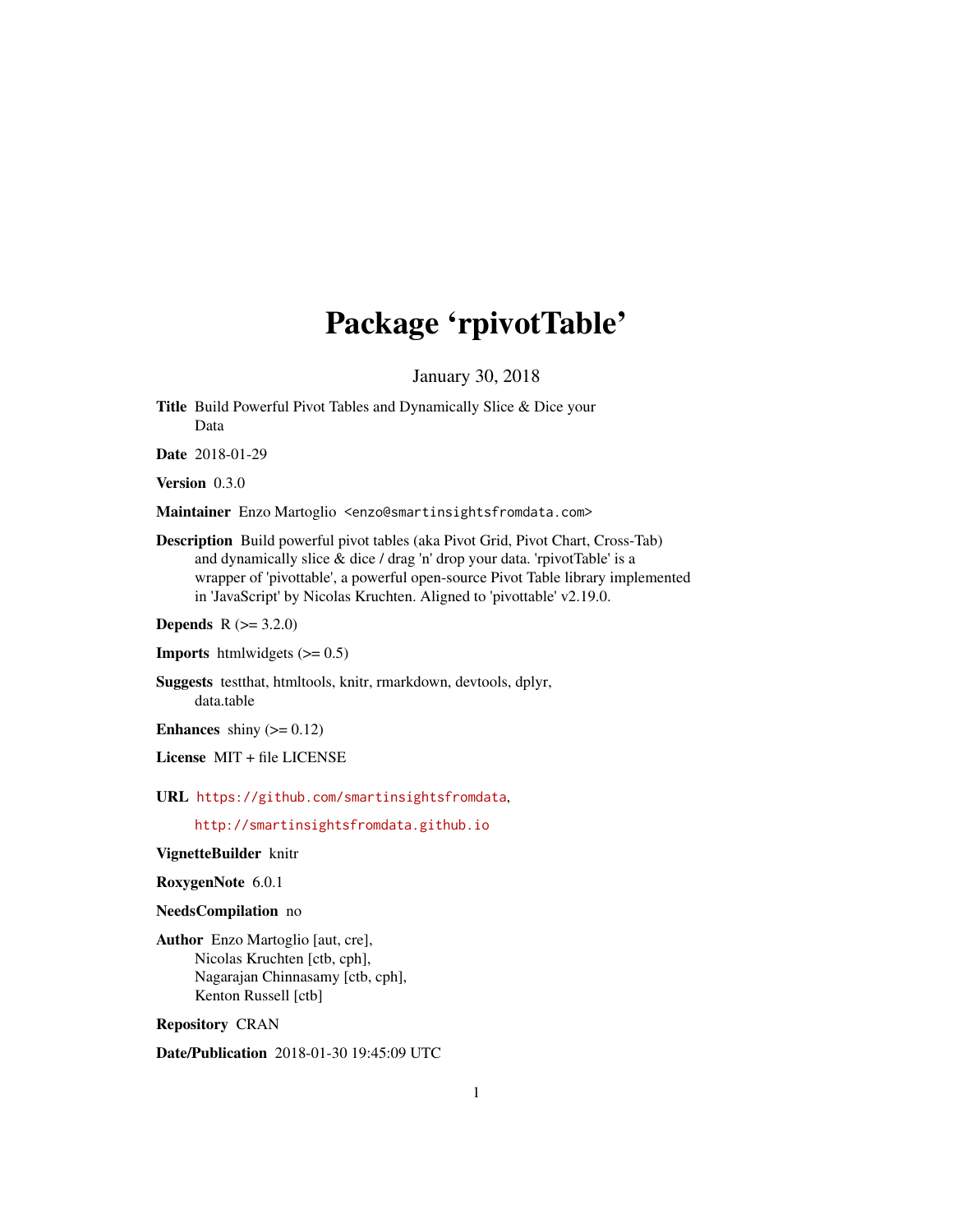## <span id="page-1-0"></span>R topics documented:

| Index |  |
|-------|--|

change\_locale *Localization*

#### Description

Change localization for rpivotTable to support non-English language. For more discussion, see [pivottable Localization.](https://github.com/nicolaskruchten/pivottable/wiki/Localization)

#### Usage

change\_locale(pivottable = NULL, locale = NULL)

#### Arguments

| pivottable | rpivotTable object to modify localization            |
|------------|------------------------------------------------------|
| locale     | character of locale to use. Valid locale options are |
|            | $\cdot$ cs                                           |
|            | $\bullet$ da                                         |
|            | $\cdot$ de                                           |
|            | $\bullet$ es                                         |
|            | $\cdot$ fr                                           |
|            | $\bullet$ it                                         |
|            | $\cdot$ nl                                           |
|            | $\cdot$ pl                                           |
|            | • $pt$                                               |
|            | $\cdot$ ru                                           |
|            | $\bullet$ sq                                         |
|            | $\cdot$ tr                                           |
|            | $\cdot$ zh                                           |
|            |                                                      |
| Value      |                                                      |

rpivotTable object

#### Examples

```
library(rpivotTable)
change_locale(rpivotTable(mtcars),"pt")
```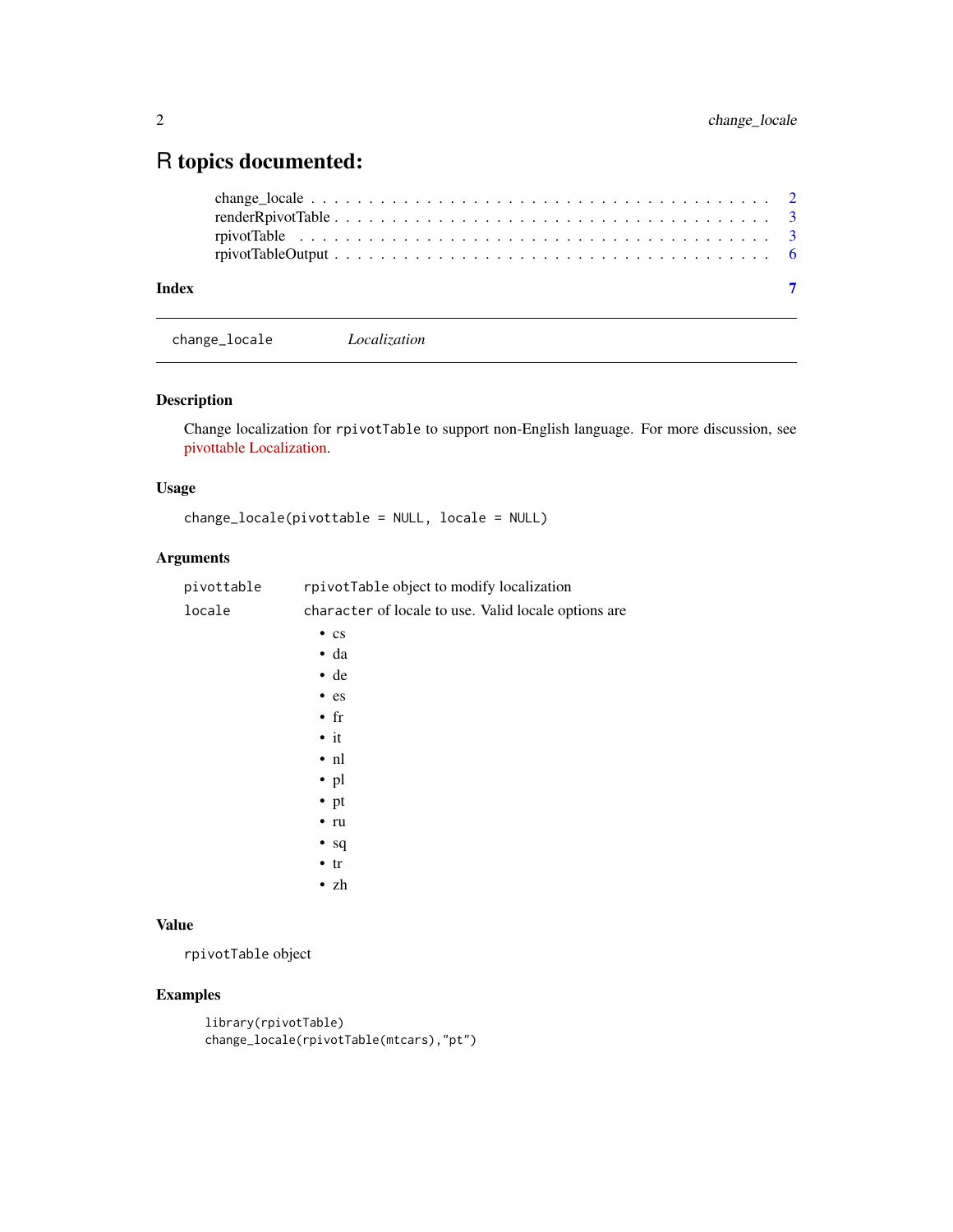<span id="page-2-0"></span>renderRpivotTable *Widget render function for use in Shiny*

#### Description

Widget render function for use in Shiny

#### Usage

```
renderRpivotTable(expr, env = parent.frame(), quoted = FALSE)
```
#### Arguments

| expr   | rpivotTable expression     |
|--------|----------------------------|
| env    | environment                |
| quoted | $logical, default = FALSE$ |

#### Examples

# A simple example - this goes in the server part of a shiny application # output\$pivot <- renderRpivotTable({ # rpivotTable(data = canadianElections , rows = c( "Province"),cols="Party", # vals = "votes", aggregatorName = "Sum", rendererName = "Table", # width="100%", height="500px") # })

rpivotTable *pivottable.js in R*

#### Description

Use pivottable.js in R with the power and convenience of a htmlwidget.

#### Usage

```
rpivotTable(data, rows = NULL, cols = NULL, aggregatorName = NULL,
 vals = NULL, rendererName = NULL, sorter = NULL, exclusions = NULL,
  inclusions = NULL, locale = "en", subtotals = FALSE, ..., width = 800,height = 600, elementId = NULL)
```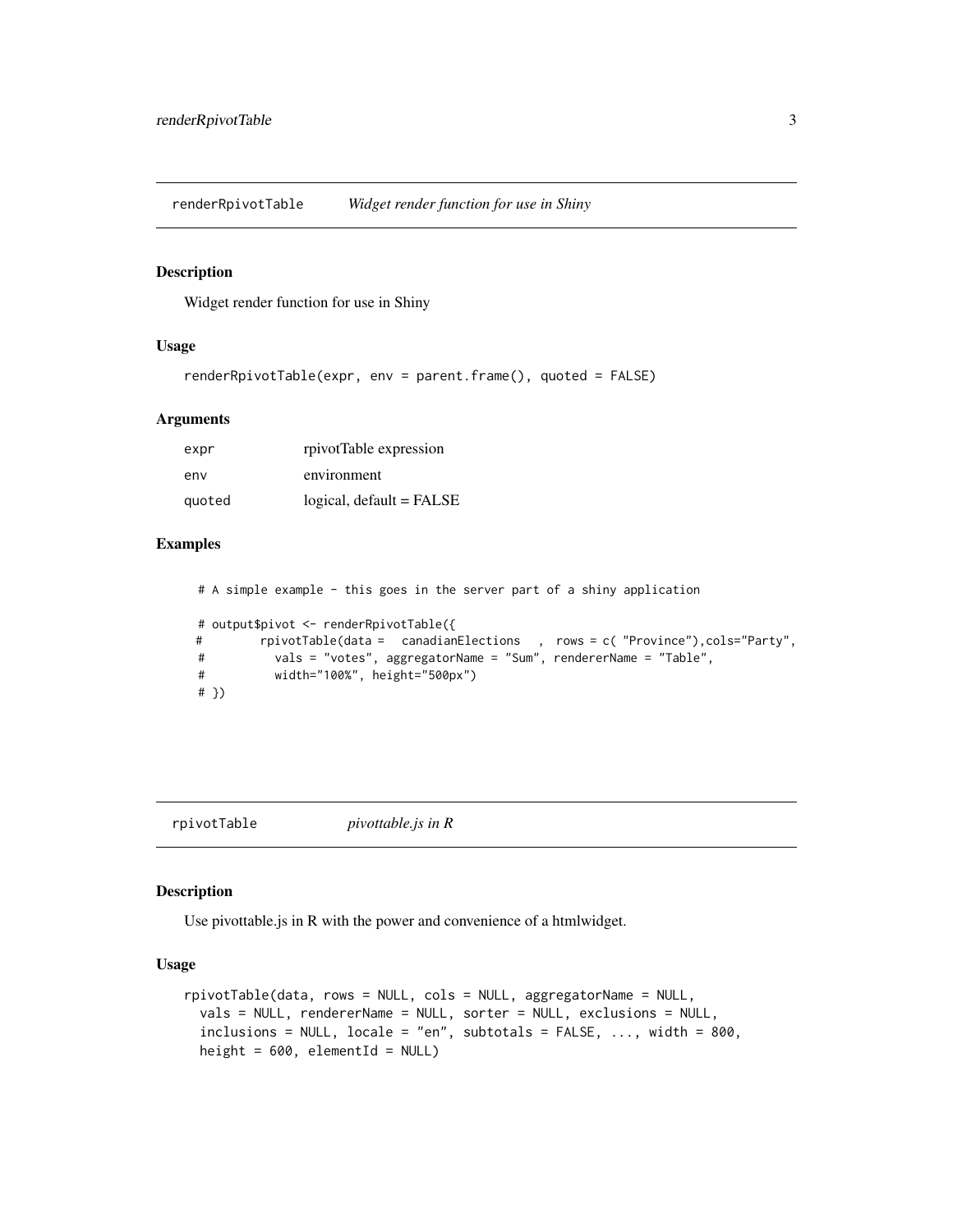### Arguments

| data           | data.frame or data.table ( $R > = 1.9.6$ for safety) with data to use in the pivot table                                                                                                                                                                                                                                                                                                                                                                                  |
|----------------|---------------------------------------------------------------------------------------------------------------------------------------------------------------------------------------------------------------------------------------------------------------------------------------------------------------------------------------------------------------------------------------------------------------------------------------------------------------------------|
| rows           | String name of the column in the data.frame to prepopulate the rows of the pivot<br>table.                                                                                                                                                                                                                                                                                                                                                                                |
| cols           | String name of the column in the data.frame to prepopulate the columns of the<br>pivot table.                                                                                                                                                                                                                                                                                                                                                                             |
| aggregatorName | String name of the pivottable is aggregator to prepopulate the pivot table.                                                                                                                                                                                                                                                                                                                                                                                               |
| vals           | String name of the column in the data.frame to use with aggregatorName. Must<br>be additive ( <i>i.e a number</i> ).                                                                                                                                                                                                                                                                                                                                                      |
| rendererName   | List name of the renderer selected, e.g. Table, Heatmap, Treemap etc.                                                                                                                                                                                                                                                                                                                                                                                                     |
| sorter         | String name this allows to implement a javascript function to specify the ad hoc<br>sorting of certain values. See vignette for an example. It is especially useful<br>with time divisions like days of the week or months of the year (where the al-<br>phabetical order does not work).                                                                                                                                                                                 |
| exclusions     | String this optional parameter allows to filter the members of a particular di-<br>mension "by exclusion". Using the 'Titanic' example, to display only the "1st",<br>"2nd" and "3rd" members in the "Class" dimension, it is convenient to filter by<br>exclusion using 'exclusions=list(Class="Crew")'. Please note that this only pre-<br>selects the visible filter(s) on the pivot table: the other dimension members are<br>still availabe for selection if needed. |
| inclusions     | List this optional parameter allows to filter the members of a particular dimen-<br>sion "by inclusion". Using the 'Titanic' example, to display only the "Crew"<br>member in the "Class" dimension, it is convenient to filter by inclusion using<br>'inclusions=list(Class="Crew")'. Please note that this only pre-selects the vis-<br>ible filter(s) on the pivot table: the other dimension members are still availabe<br>for selection if needed.                   |
| locale         | character of locale to use. Valid locale options are                                                                                                                                                                                                                                                                                                                                                                                                                      |
|                | $\cdot$ cs<br>$\bullet$ da<br>$\cdot$ de<br>$-$ es<br>$\bullet$ fr<br>$\cdot$ it<br>$\cdot$ nl<br>$\cdot$ pl<br>$\cdot$ pt<br>$\cdot$ ru<br>$\bullet$ sq<br>$\cdot$ tr                                                                                                                                                                                                                                                                                                    |
|                | $\cdot$ zh                                                                                                                                                                                                                                                                                                                                                                                                                                                                |
| subtotals      | Logical this optional parameter allows use of the pivottable subtotal plugin. Us-                                                                                                                                                                                                                                                                                                                                                                                         |

ing this parameter will set all renderer names to the english locale.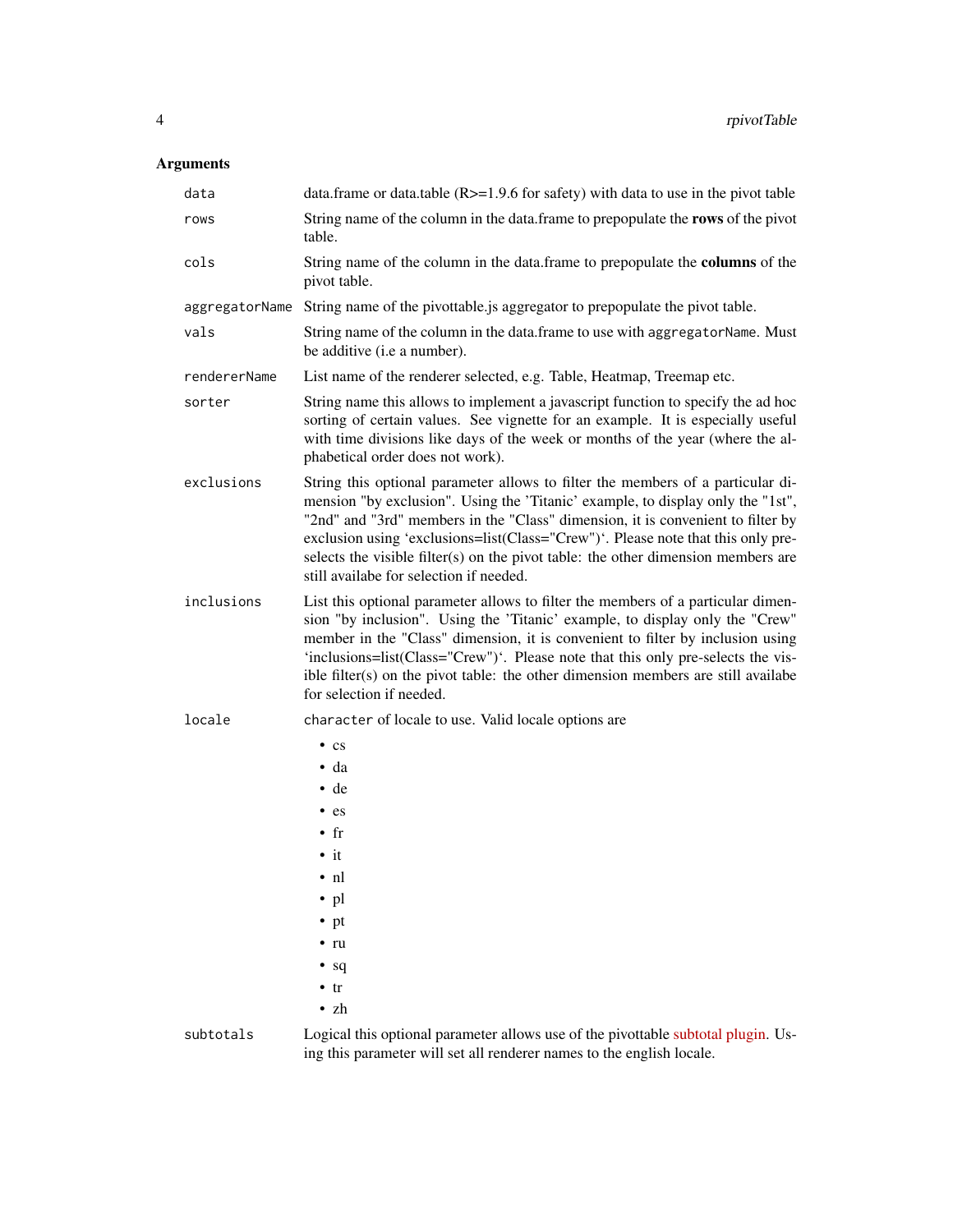#### rpivotTable 5

| $\ddotsc$ | list other parameters that can be passed to pivot UI. See Nicolas's Wiki for more         |
|-----------|-------------------------------------------------------------------------------------------|
|           | details. A further example of parameter is on Refresh. This parameters (shiny-            |
|           | only) introduces a JS function that allows to get back server side the list of pa-        |
|           | rameters selected by the user. An example is: onRefresh=htmlwidgets::JS("function(config) |
|           | Shiny.onInputChange('myPivotData', config); ") This setting makes available               |
|           | server-side a function input\$myPivotData that gives back a list (of lists) with all      |
|           | the slice & dice parameters offered by pivottable. See the example onRefresh-             |
|           | shiny. R for an example of how to use this feature. Example of usage could be:            |
|           | These parameters could be saved and re-sent to the user. Alternative they could           |
|           | be used to subset the data item for saving as csv.                                        |
| width     | width parameter                                                                           |
| height    | height parameter                                                                          |
| elementId | String valid CSS selector id for the rpivotTable container.                               |

#### Examples

```
# use Titanic dataset provided in base R - simple creation with just data
 rpivotTable( Titanic )
 # prepopulate multiple columns and multiple rows
 rpivotTable( Titanic, rows = c("Class","Sex"), cols = c("Age","Survived" ) )
 # A more complete example:
 rpivotTable(
 Titanic,
 rows = "Survived",
 cols = c("Class","Sex"),
 aggregatorName = "Sum as Fraction of Columns",
 vals = "Freq",
 rendererName = "Table Barchart"
 )
# An example with inclusions and exclusions filters:
rpivotTable(
Titanic,
rows = "Survived",
cols = c("Class","Sex"),
aggregatorName = "Sum as Fraction of Columns",
inclusions = list( Survived = list("Yes")),
exclusions= list( Class = list( "Crew")),
vals = "Freq",
rendererName = "Table Barchart"
```
)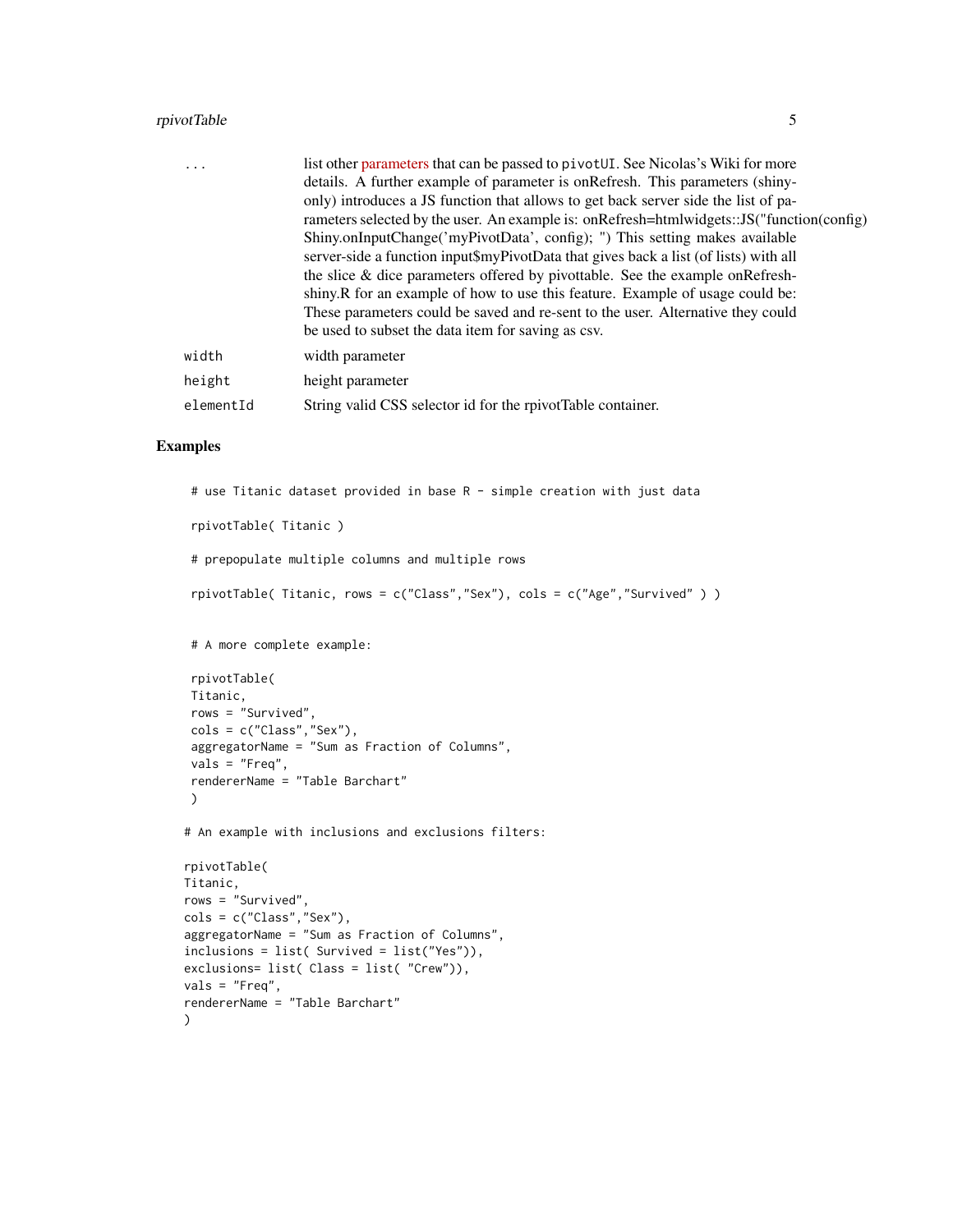<span id="page-5-0"></span>rpivotTableOutput *Widget output function for use in Shiny*

#### Description

Widget output function for use in Shiny

#### Usage

```
rpivotTableOutput(outputId, width = "100%", height = "500px")
```
#### Arguments

| outputId | Shiny output ID        |
|----------|------------------------|
| width    | width default '100%'   |
| height   | height default '500px' |

#### Examples

# A simple example - this goes in the ui part of a shiny application

# rpivotTableOutput("pivot")